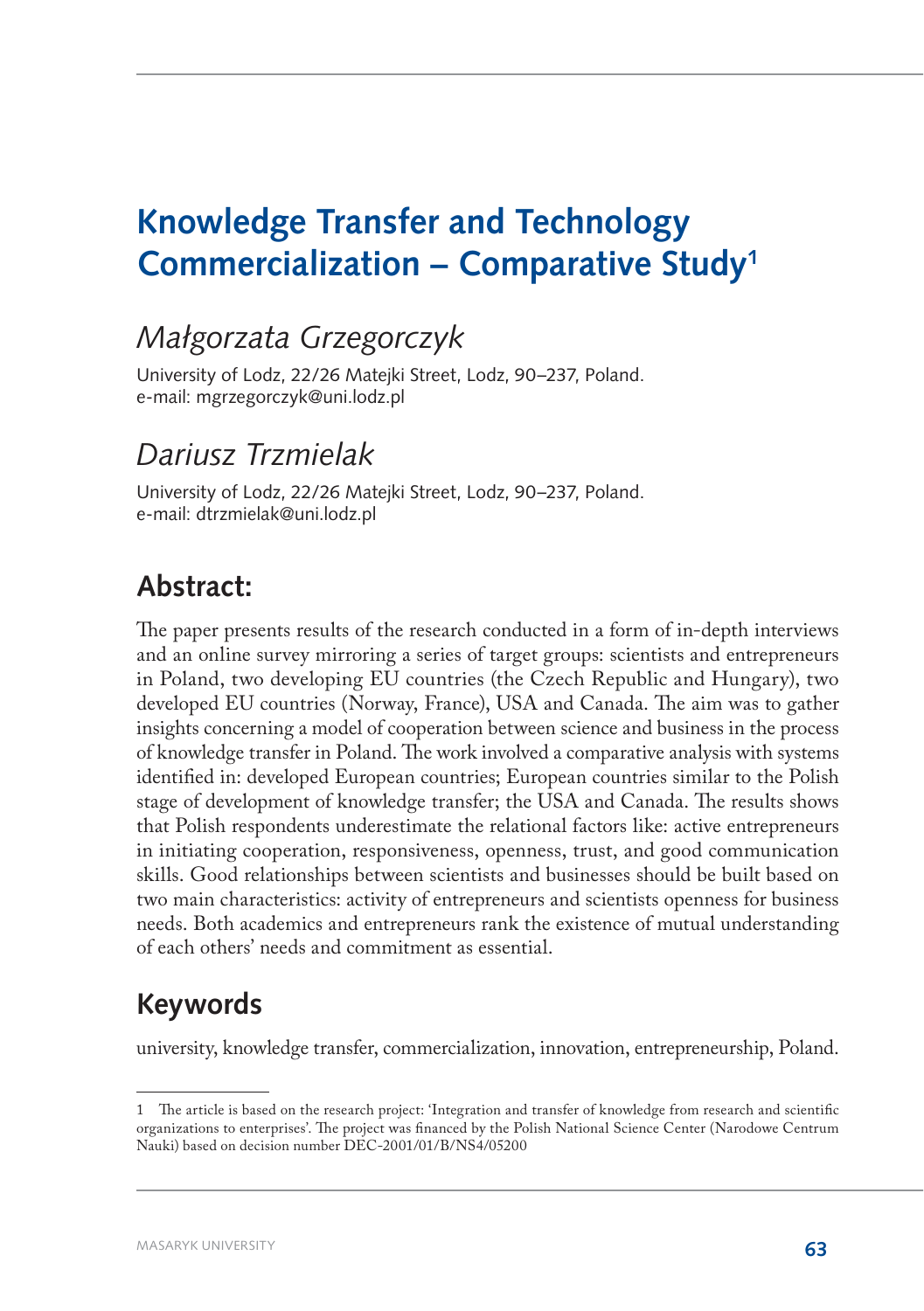### **Introduction**

The subject of the publication is the knowledge and technology transfer system and it aims to provide inspiration and practical guidance to representatives of universities, companies and public administration for the creation and development of innovation networks. The rate at which new knowledge and research results are absorbed by the economy sets the pace for the acquisition of permanent competitive advantages for both enterprises and regions. In Poland, low levels of knowledge transfer and technology commercialization have been identified. Currently many institutions are supporting entrepreneurs and researchers in the conception and implementation of innovation in Poland. The number of innovation institutions is still growing (Matusiak, 2010). Although these centers have an important role to play in building competitive advantage in the economy, they are weak and fragmented. Individual cells of the system: business, science, and R & D units all operate in isolation. Their ability to provide services for innovation, especially those that are highly specialized and world-class is still unsatisfactory. The Polish system of technology transfer and commercialization is poorly prepared for the challenges of globalization and European integration (Matusiak, Guliński, 2010). In all Polish regions there is a fragmentation of the innovation system. Individual centers, HEI<sup>2</sup> s and R&D institutions do not know each other. They do not cooperate, but rather compete for public funds and clients. In the wider innovation network a lack of trust and cooperation between actors is one of the most important problems facing the Polish system of technology transfer and the commercialization of knowledge.

### **Current understanding**

A lack of cooperation between the science and businesses sector, and a need for cooperation are pointed to by many authors (Kondratiuk-Nierodzińska, Grabowiecki, 2004). There are many barriers to overcome in technology transfer, mainly because research organizations and the commercial sector have different aims and norms (Nelson & Byers, 2005), time frames, language (Trzmielak, Gwarda-Gruszczyńska & M. van Geenhuizen, 2010), and culture. Another barrier can be the weak absorptive capacity of the partners (Trzmielak, 2011). One of the indicated reasons is the lack of equity funds and the high costs of innovation. The influx of EU funds has already changed a negative image of Polish research centers and companies in the area of knowledge transfer. As indicated by Gwarda-Gruszczyńska (2013) there is potential for increased cooperation. However, the Polish innovation indicators and incomes of HEIs and R&D units only change very slowly. Research results obtained by the authors confirm constantly low levels of collaboration between researchers and entrepreneurs. Four out of five surveyed entrepreneurs declared no cooperation with the scientific community.

<sup>2</sup> HEI – Higher Education Institution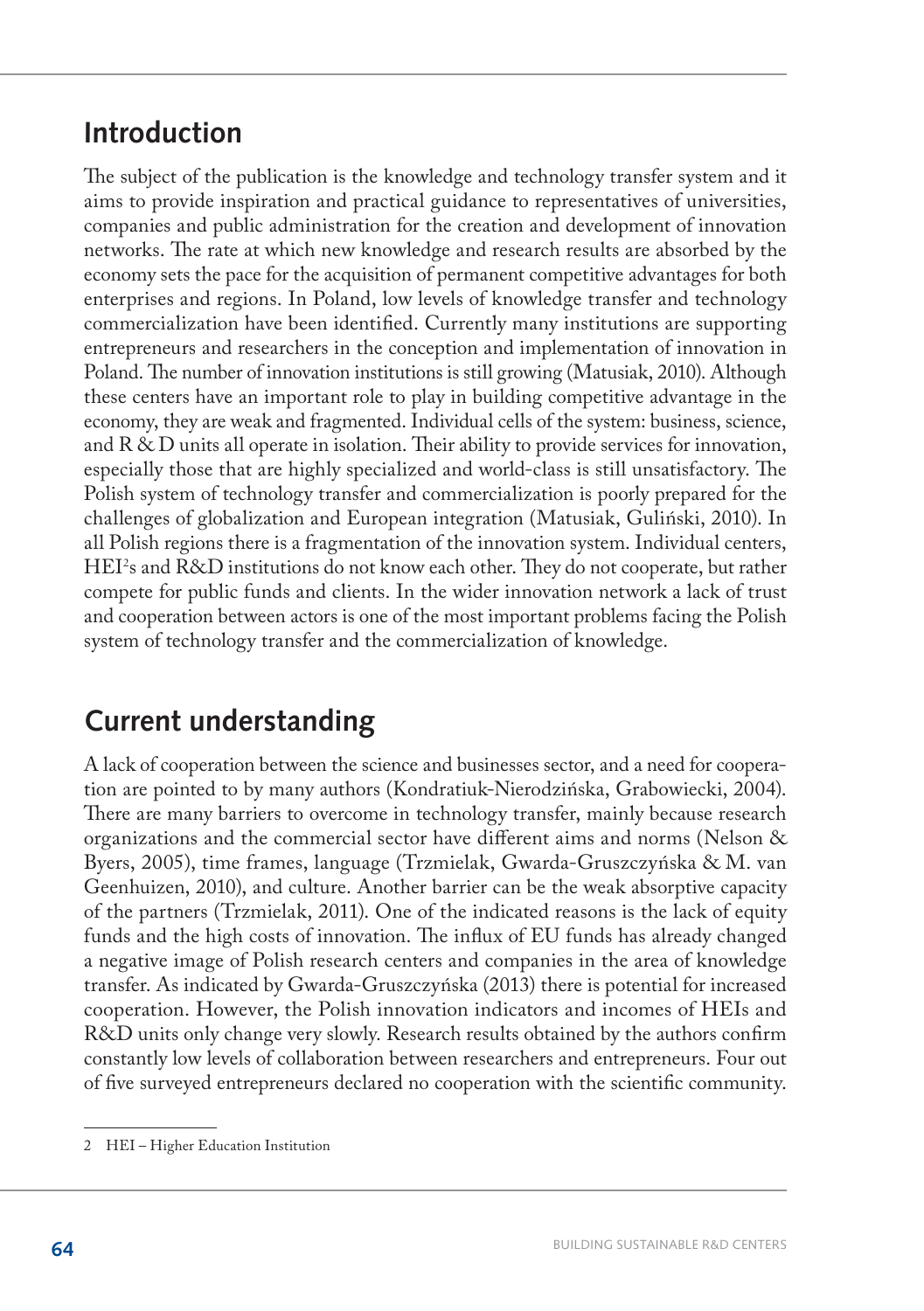On the other hand there is constant pressure on universities to work on applicable research and to focus their teaching and research efforts on ways that have a direct impact on their local regions. Regional and national economies pressure universities to become leaders in today's global market. The challenges posed by the market, associated with optimal knowledge transfer to industry and the conversion of scientific and technical knowledge into new products and services, all force a change in research units' approaches to cooperation with companies. Application of marketing concepts in the processes of commercialization of research results is important. References to science marketing called by some authors 'science to business' marketing can be found in the innovation management and technology transfer literature rather than in the marketing literature: Jolly (1997), Etzkowitz (2002), Bok (2003), Butler and Gibson, eds (2001), Markman et al (2005), Frischmann (2005), Shankar (2008), Baaken (2009), Baaken and Plewa (2009). The Polish literature on science marketing is very thin. Only few articles about marketing of research results can be found (Jasinski (1998), Pomykalski (2001), Bialon (2012)). According to Bialon (2011) R&D organizations do not run marketing research, do not segment market and have small knowledge about the demand for new technologies. Kruk writes about the marketing of product innovation (2012). Trzmielak & Grzegorczyk (2010, 2014) write about marketing for technology transfer and commercialization and the role of relationship marketing in fostering university technology transfer and commercialization. Relationship marketing is a wide marketing concept that has been described by many authors: Reichheld & Sasser (1990), Berry (1995), Grönroos (1994,1996), Gordon (2001), Gummesson (2002), Ballantyne, Christopher & Payne (2003), Kumar & Reinartz (2006), Storbacka & Lehtinen (2001), Otto (2004). Relationship marketing is conducive to the creation of innovative ideas and that is why it could also be helpful in fostering commercialization processes at research and higher education institutions.

## **Methodology**

The following research aims have been identified:

- 1. To enhance the understanding of relationships between science and business in the process of knowledge transfer in Poland,
- 2. To conduct comparative analysis of Poland with other countries,
- 3. To identify required changes in the existing cooperation models of chosen industries,
- 4. To develop recommendations for improved relations between universities, R&D units and companies.

Direct and indirect methods of data gathering were used in the research including direct measurement (in-depth interview) and indirect measurement (e-mail survey). Two measuring instruments were created: a questionnaire and an interview scenario. The combination of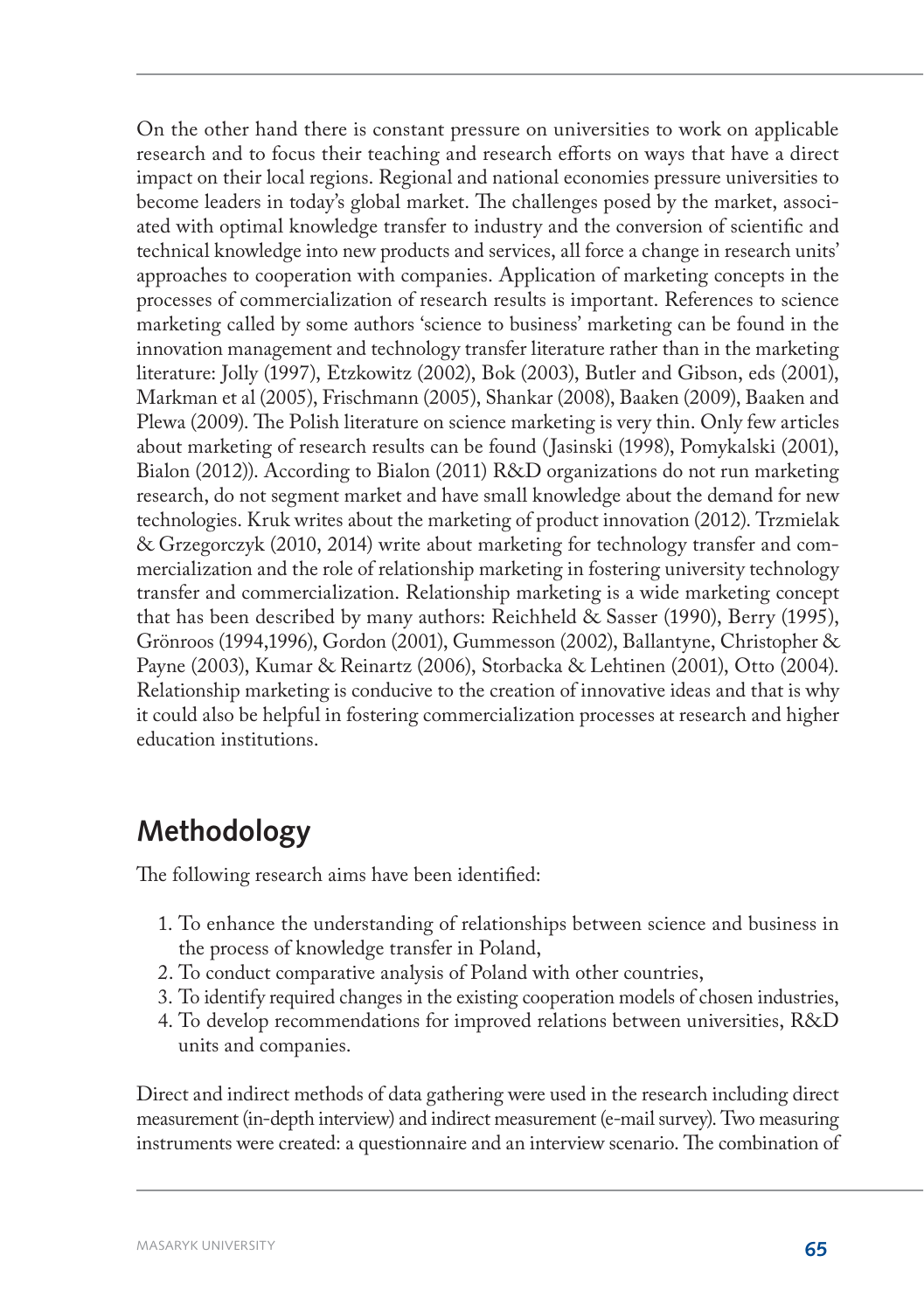direct and indirect methods provided both quantitative and qualitative data. First, in 2012 a series of in-depth interviews was conducted with Technology Transfer Office staff in each institution. Institutional interviews were also conducted with faculty and university top management. Institutions researched were drawn from among the 20 biggest universities in Poland. The aim was to identify barriers to, and drivers for, the knowledge transfer and university research commercialization system in Poland. Following this first step, an online survey was conducted focussing on a series of target groups: scientists and entrepreneurs (representing businesses) in a series of territories comprising: Poland, two developing EU countries (Czech Republic, Hungary), two developed EU countries (Norway, France), USA and Canada. The aim was to gather insights concerning factors for improving relationships between science and business. From April to August 2014 an online questionnaire has been sent by e-mail to 10 000 respondents from two target groups: scientists and business representatives in Poland, four EU countries and the United States.

We sampled purposefully, selecting respondents meeting chosen criteria for the study. This was a purposeful sample, in the sense it is not intended to be representative, but rather is likely to have the characteristics that we want to examine. Such sampling does not allow the results to be generalizable to the wider population but they may be generalizable at a conceptual level (Jack et al., 2008). We choose two European countries in a similar stage of development to Poland, two European well developed countries and USA to make some comparisons, to find differences and similarities and to learn lessons. The research population was created according to the criteria of institution: scientific research institution and enterprise from a chosen sector. The main interest of the scientists were in the sectors: biotechnology, information technology, energy and the environment, chemistry and food technology and new technologies. An additional criterion for the selection of companies was experience in cooperation with research centers and innovation. We used the lists and websites of research institutions, science and technology parks and technology incubators. The lists used recorded information about companies that the universities cooperate with. We also used published reports and rankings of most innovative companies. Scientist was defined as a person working in scientific research institutions (mostly high schools). A database of scientists was established on the basis of academic institutions data including universities registers, for example from the Ministry of Science and Higher Education and European Commission. The test results presented in this article, refers to the level of statistical significance below 0.05.

From the 10 000 sample we received 554 answers. The survey yielded a response rate of 5,54 %. After removing cases with missing data, the results presented here are based on a final N of 361 responses. Two out of three respondents represent business, while every second response represents Poland, every seventh East and Central Europe countries and West Europe countries 20 % of the questionnaires were submitted by American and Canadian scientists. While the views presented in this paper are imperfect representations of reality, and are not representative of, or applicable to, every academic discipline we believe that they are an important point in an ongoing discussion. That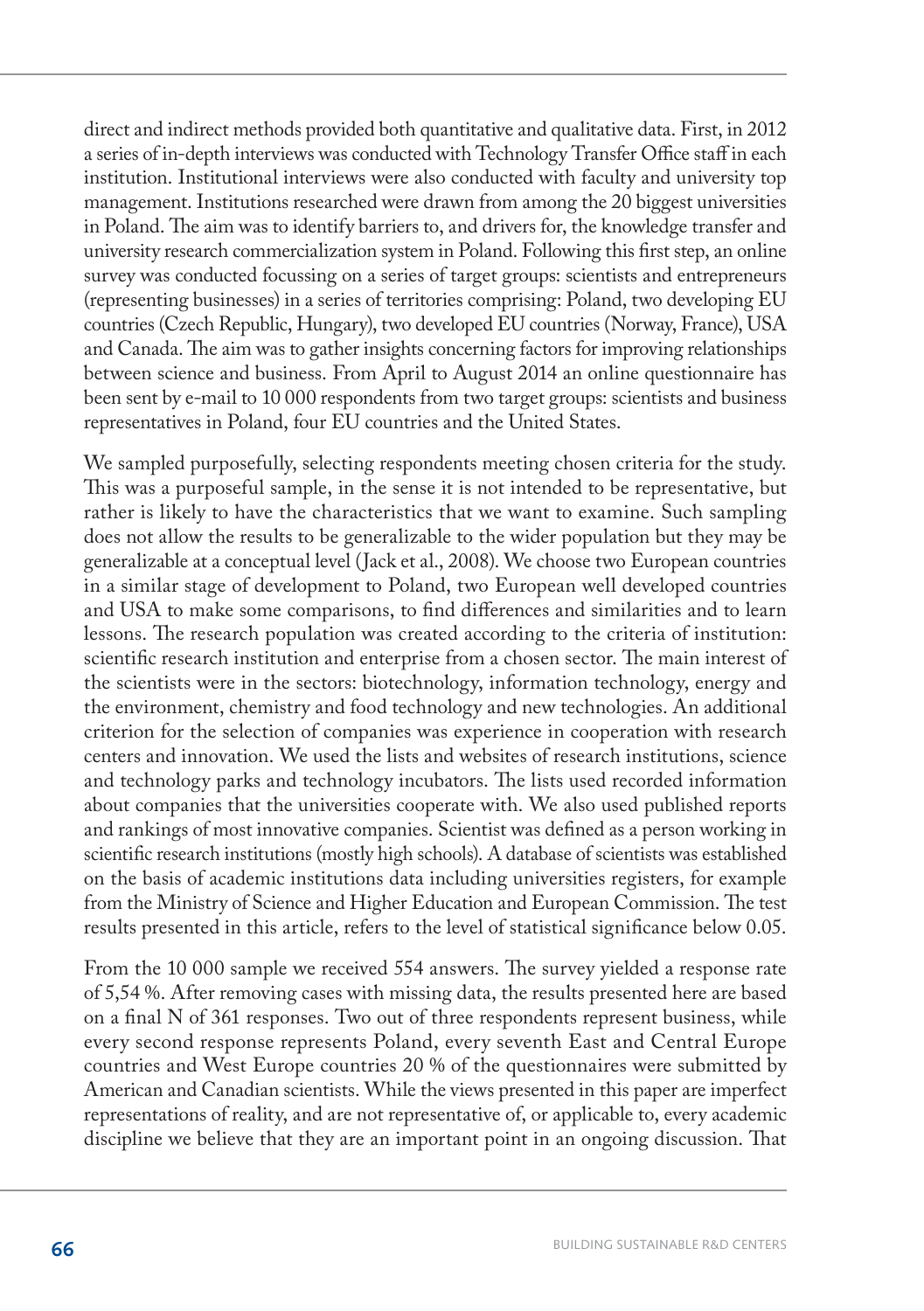discussion seeks to understand the building of knowledge and competence in scientific and research centers and more effective and efficient processes of knowledge transfer especially in developing countries.

# **Findings**

We have analyzed the factors that inhibit or intensify the integration of entrepreneurs and researchers. Analysis of a cross table revealing the relationships between scientists and entrepreneurs has focused on the ranking of characteristics of good relationship. We tested characteristics in two groups: structural and relational drivers and barriers. Three structural features were identified as significant: experience in cooperation; business orientation of HEI; and presence of business incubators in the region (Fig1).



**Figure 1: Factors mostly influencing the development of science-business relations (in percentage)** Source: own research

In the case of cooperation between universities and business it can be said that these activities involve interaction between individuals belonging to systems that are very different in their identity and mission. The results show that entrepreneurs, both Polish and from the other countries surveyed, envisage a greater role for business incubators in the region and their impact on the possibilities of cooperation with science than scientists themselves. It is interesting that Polish respondents attach greater importance to earlier HEI experience in cooperation and business orientation. This is particularly evident in the graph showing the international scene (Fig2). Brown and Oplatka (2010) indicate that Canada and the US deregulated the higher education market in nineteen-eighties. Canadian and US universities made efforts to gain a larger share of international research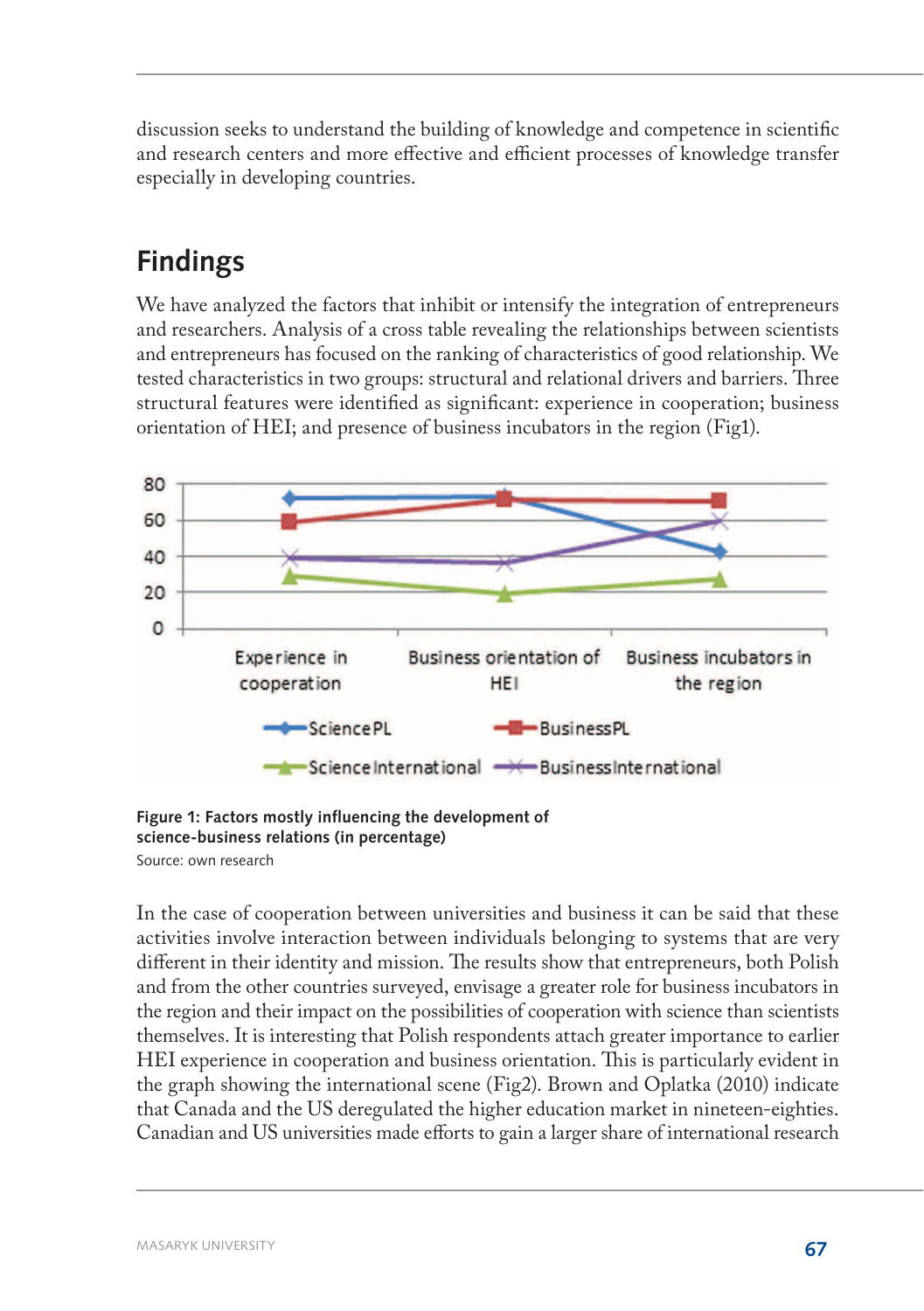at the end of Twentieth Century. Poland started to change its low position in the scientific research area in 2005, introducing the obligatory regulation on intellectual protection and technology transfer office creation. The importance of Polish university business orientation follows the deregulation policies gradually introduced in Poland. It is widely assumed that in the context of increasing competition higher education institutions need to improve their market approach.



**Figure 2: Factors mostly influencing the development of sciencebusiness relations – international perspective (in percentage)** Source: own research

Business incubators are also a new idea in East & Central countries. A significant growth in the number of incubators in Poland occurred at the beginning of nineteen-nineties. Their role in high-tech companies development still is small because of many barriers to start-up creation (Trzmielak,2011). Polish companies showed too little interest in technology transfer and the scale of the diffusion process for technology was too small (Jasiński, 2005). The Batavia Industrial Center (founded in 1959 by J. L. Mancuso) is recognized as the first US business incubator (Zehner, 2011). The economic impact on the region surrounding has been significant. Therefore the high influence of business incubators on science and business cooperation in the US, and by extension in Canada and Western European countries, is understandable (Matusiak, 2006).

A pretest of characteristics from the second tested group (relational drivers and barriers) suggested following relational attributes to be taken into consideration in the further quantitative research: scientist and entrepreneur activity in initiating relationship, communication, responsiveness for offer, openness for business and scientists needs, mutual trust, easy accessible and attractive offer, competence in collaboration. From the international perspective, six features were identified as being significant: active entrepreneurs in initiating cooperation; sufficient scientist responsiveness to the business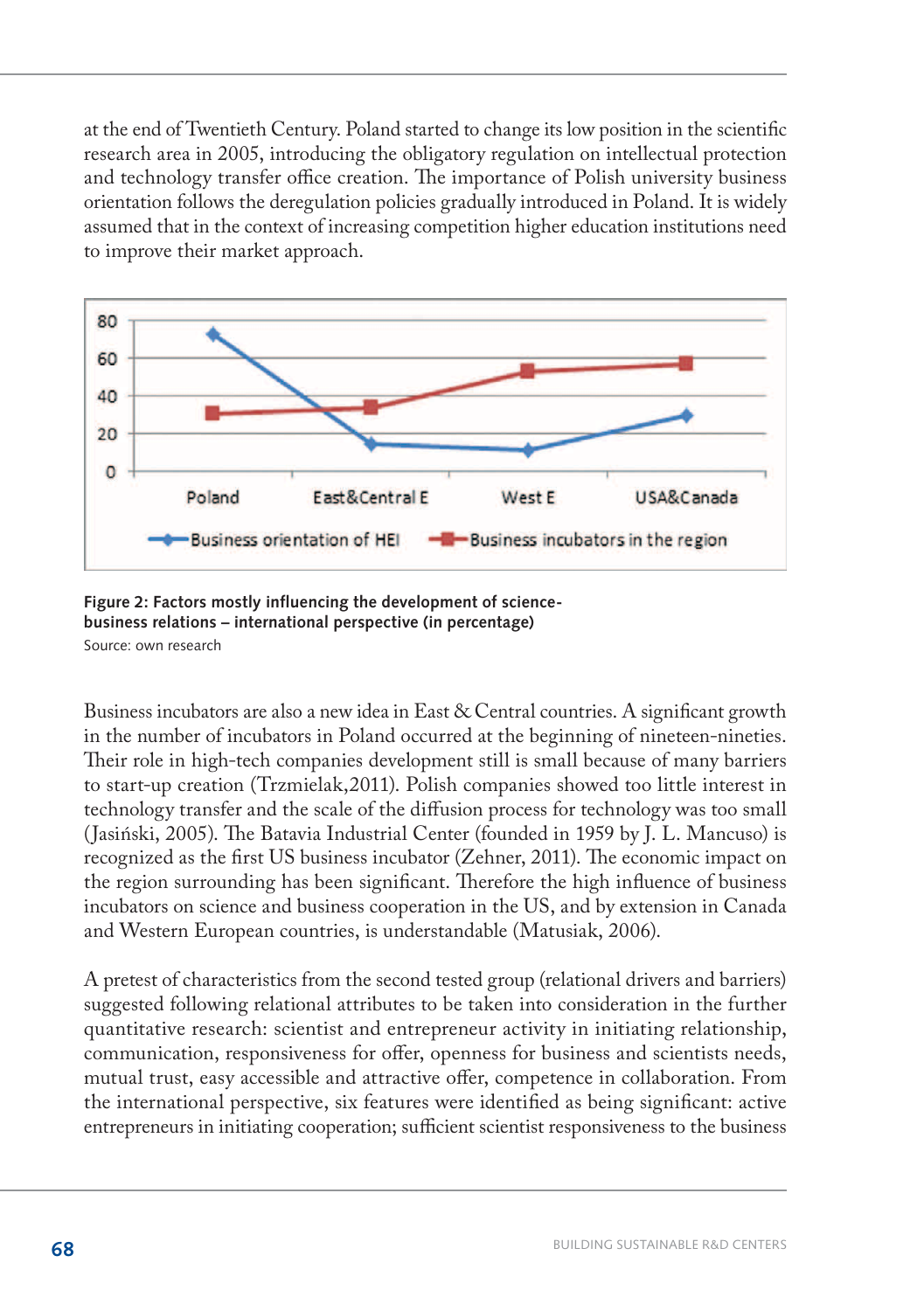offer; sufficient entrepreneur responsiveness to scientific offers; sufficient entrepreneur openness for scientists' needs; sufficient entrepreneur trust for science; and good communication skills of scientists (Fig3).

What can be noticed is that a proportionally larger group of American and Canadian respondents in the surveyed population referred to a significant role for entrepreneurs in initiating cooperation with science and sufficient responsiveness to a scientific offer. Every second US and Canadian respondent indicated that an active entrepreneur was a crucial market player in business and science alliances. Two out of five surveyed respondents emphasized entrepreneur responsiveness for scientific offers as being sufficient for cooperation. This was three times higher a number of respondents than is seen in Poland.



**Figure 3: Essential drivers of good scientist entrepreneur relationship – international perspective (in percentage)** Source: own research

Proportionally more American and Canadian respondents confirmed the role of the six analyzed characteristic in the process of building good relationships than is seen for Polish, East Central European and Western European scientists and businessmen. Thus, the results show that respondents from developed countries (noting higher innovation rates) rate relational drivers as "essential". The results shows that Polish respondents underestimate the relational factors and their responses vary considerably from the reports of scientists and entrepreneurs from other countries.

Furthermore, the dependence between scientists, entrepreneurs and relationship drivers has been analyzed. We found the following four characteristics to be statistically significant for both target groups: activity of entrepreneurs; good communication skills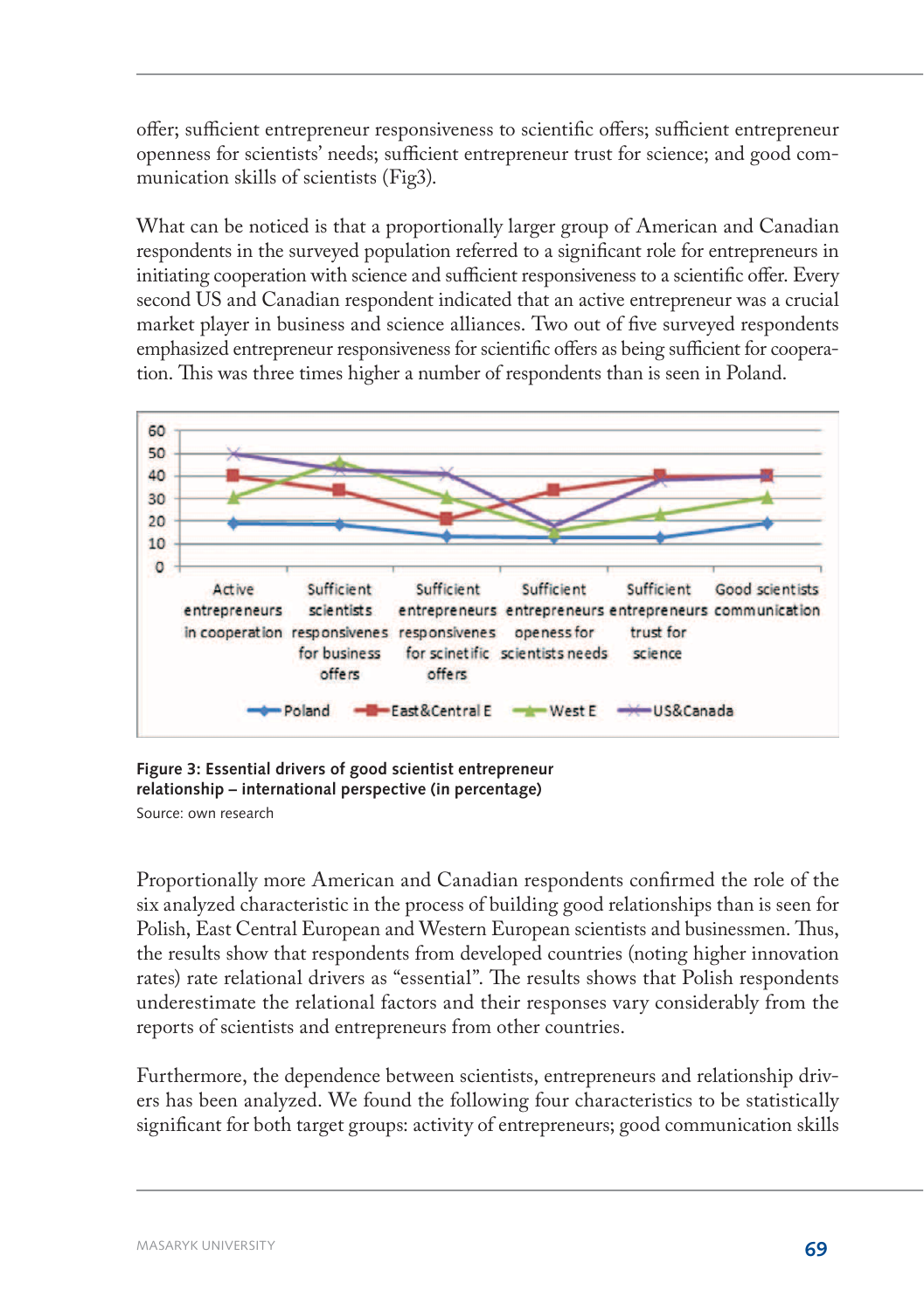of scientists; sufficient scientist openness for cooperation; and accessible entrepreneurs offer for scientists (Fig. 4). The first two attributes were indicated in the previous analysis (Fig.3). They confirm that entrepreneur activity can be a critical factor in building good relationship between science and business.



**Figure 4: Essential relational drivers – perspective of entrepreneurs and scientists (in percentage)**

Source: own research

Every third entrepreneur surveyed declared that in their opinion active entrepreneurs play a fundamental role in science and business cooperation. There were twice as many indications as those made by scientists. On the other hand, scientists indicated 'sufficient scientist openness to business offer' as essential (Fig. 4). Summarizing this part it can be stated that good relationships between scientists and businesses would be built based on two main characteristics: activity of entrepreneurs and scientists openness for business needs.

Finally, respondents were asked to rank characteristics of good relationships in the context of knowledge transfer and technology commercialization. The results show that both academics and entrepreneurs rank the existence of mutual understanding of each others' needs and commitment as essential drivers (statistically significant at the 5 % level or better). The feature "understanding each other' needs" has been reported mostly by respondents in the United States when "commitment" was most important for Polish respondents. Half of respondents rank the first feature as the first and second position on the ranking scale. Therefore it can be stated, following Statt's [1997] theoretical research on psychological approach, that the central dilemma for university organizations is that successful cooperation is likely to motivate entrepreneurs to be active in cooperation and encourage scientists to be open for business needs to work with.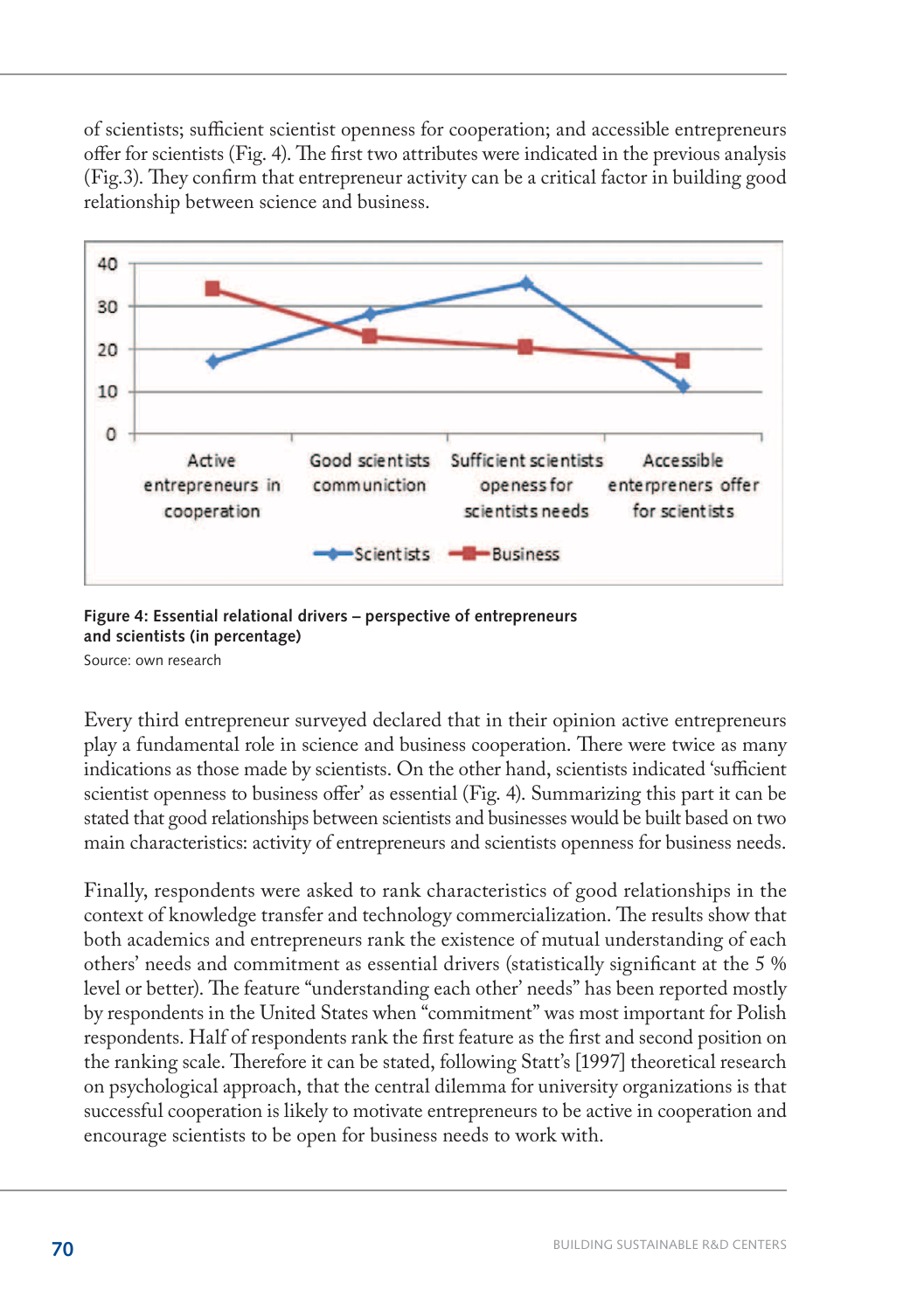The authors of the study identified following relational barriers, the analysis showed statistical significance (below 0.05):

- • passive attitude of scientists to cooperation with enterprises,
- lack of openness of researchers to the business needs,
- no reaction of scientists to offers from businesses,
- • low communication skills of researchers,
- lack of implications of scientific results in business activities.

The features presented are only a proposal for further discussion. Interesting observation came when considering perception of quality of research services offered by scientific institutions. Foreign respondents in both groups: scientists and entrepreneurs indicated similar perception of research quality (Fig.5) 19,2 % of scientists and 14,9 % of business representatives indicated that the quality of research offered by scientific organizations on market was very high and only few of them (0 % of scientists and 1,4 % of business representatives) think it to be of very low quality.



**Figure 5: Perceived quality of research services offered by scientific institutions on market?** Source: own research

It looks like scientists perceive the quality of scientific services offered by HEIs slightly better than business representatives. The tendency can be seen also in Poland but the differences among both groups of respondents are much bigger. There is a considerable difference in group of polish entrepreneurs. Nearly 15 % of them perceive the quality of research offered by Polish scientific institutions as very low and only 4,5 % of business respondents from Poland indicated very high quality. Poor perceived quality may be one of the barriers of cooperation. It's important to mention the real quality of the research offered by particular institutions has not been studied, just the respondents perception of situation.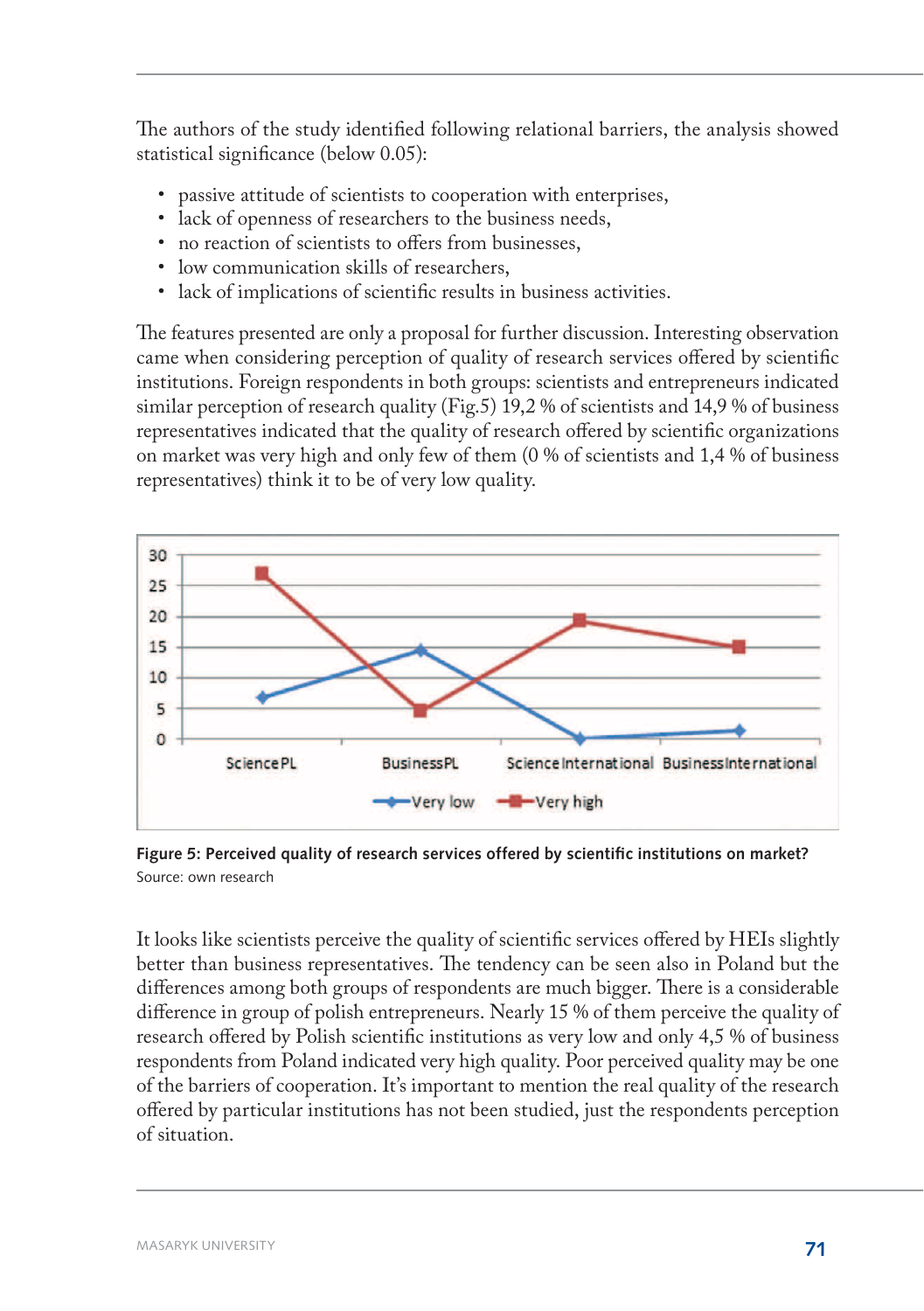So, it can be noticed that:

- • entrepreneurs perceive the quality of research offered by HEIs lower than scientists,
- the differences in perception of research quality among both groups: scientists and entrepreneurs are especially big in Poland,
- Polish entrepreneurs perceive the quality of scientific research offered by Polish HEIs as very low.

From a branding theory perspective consumers (here entrepreneurs as a university target group) may have difficulty forming their quality evaluations and may end up basing them on considerations other than their own experience. Thus, if there is a gap between reality and perception for different stakeholders then research universities should employ a range of brand elements to enhance brand recall and signalling. They should design corporate communication programs and communicate strong organizational associations. Other researchers have identified number of dimensions influencing perceived service quality: tangibles, reliability, responsiveness, competence, trustworthiness, empathy, courtesy and communication (Keller, 2008). For sure research universities and institutions need more integrated marketing communication to build image, awareness and trust among different groups of stakeholders.

According to Bennetzen–Moller (2013) the technology transfer activity of universities requires a special marketing approach – different even from business-to-business model. The university as knowledge creator has specificities that cannot be captured with sufficient precision through the marketing models applied to business models. Jasinski presented the whole concept of the marketing of R&D and innovation and was writing about marketing communication of scientific achievements as an element of public innovation policy (1998b) and communication with society (2010). He found out that the experience gained by public organizations and institutions with science marketing addressed to the business sector in Poland is so poor that science-to-business marketing is still in its infancy (2014).

## **Conclusions**

Cooperation between companies and scientists can bring a significant increase in research leading to the introduction of new products. More ambitious research aims, higher risk, and more complex networks of interactions create specificity of the university-business relationships. In the context of the specific nature of these relationships all elements building mutual trust, commitment, and understanding of each other needs will positively influence the development of relations between the academy and business. The research shows that respondents from developed countries (with higher innovation rates) regard relational drivers as essential. Polish respondents underestimate the relational factors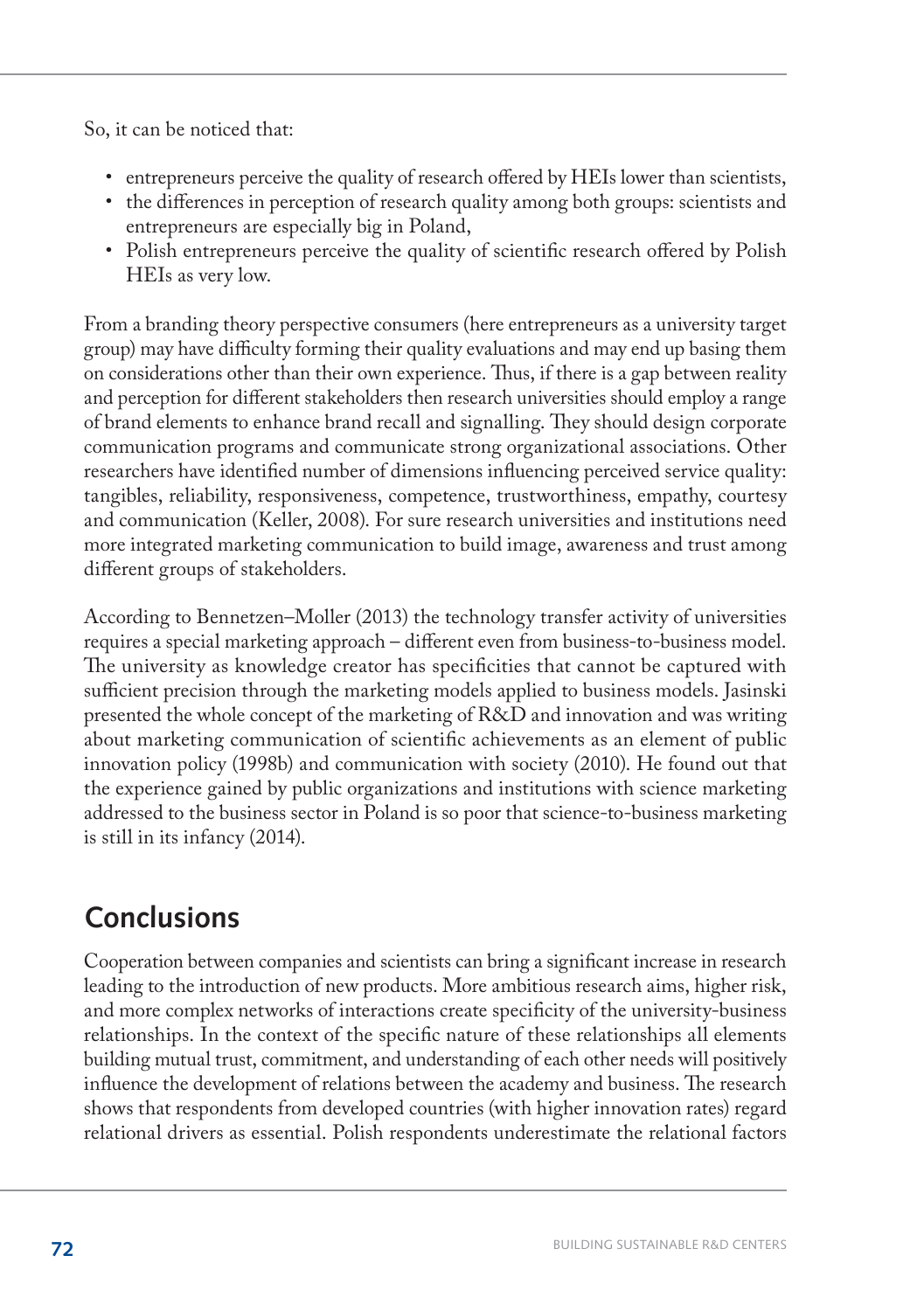and their responses vary considerably from the reports of scientists and entrepreneurs from other countries. They concentrate more on legal and transactional mechanisms of cooperation. The research also shows that entrepreneurs perceive the quality of research offered by HEIs lower than scientists do. Most Polish entrepreneurs perceive the quality of scientific research offered by Polish HEIs as being very low. Other researchers (Tomaszewski, 2014) found that innovation cooperation between universities and industrial companies is most probable when the HEI is connected with the Polish Academy of Sciences (the most trusted research institution in Poland). It confirms the existing crisis of trust to public research universities in Poland. In the context of technology transfer and commercialization there is a strong need to rebuild the image of Polish science among different groups of stakeholders, especially entrepreneurs. The research results also show that good relationship between science and business should be built on two main characteristics: activity of business representative and scientist's openness for business needs.

#### **References:**

Baaken T. and C. Plewa: Key Success Factors in Research Commercialization, in Hosni YA et al. (eds): Management of Technology: New Directions in Technology Transfer, Washington-Amsterdam, 2004.

Baaken T.: Science-to-Business Marketing and Partnering, in Merten W (ed): Wissenschaftsmarketing – Dialoge gestalten, Bonn, 2009.

Ballantyne D., M. Christopher, A. Payne: Relationship marketing: looking back, looking forward, "Marketing Theory" 3(1), 2003.

Bennetzen, M. V., Moller, L. S.: Technology transfer: Bridging academic research and society – a communicative approach, 'Journal of Commercial Biotechnology', 19, 2, 2013, pp. 11–16.

Berry L.L.: Relationship Marketing of Services – Growing Interest, Emerging Perspectives, 'Journal of the Academy of Marketing Science', 23 (4),1995.

Bialon, L.: Marketing badan naukowych, [in] Jasinski A. H. and Ciborowski R. (eds): Ekonomika i zarzadzanie innowacjami w warunkach zrownowazonego rozwoju, Wydawnictwo Uniwersytetu w Bialymstoku, Bialystok, 2012.

Bialon, L.: Wsparcie marketingowe, [in] Jasinski A. H. (ed): Zarzadzanie wynikami badan, 2011.

Bok D.: Universities in the Market Place: The Commercialization of Higher Education, Princeton University Press, New Jersey, 2003.

Butler J. S. and Gibson D. V., eds (2001): Global Perspectives on Technology Transfer and Commercialization: Building Innovative Ecosystems, Edward Elgar Publishing, Cheltenham.

Davey T., V. Galán-Muros, A. Meerman, T. Kusio: The State of University-Business Cooperation in Poland, Science-to-Business Marketing Research Centre, Apprimo 2013.

Etzkowitz H.: MIT and the Rise of Entrepreneurial Science, Routledge, London, 2002.

Frischmann B. M.: Commercializing university research system in economic perspective: A view from the demand side, [in:] Univesrity entrepreneurship and technology transfer, ed. G. D. Libecap, Emerald, 2005, p. 155–186.

Gordon I.H.: Relacje z klientem, Marketing partnerski, PWE, Warszawa 2001.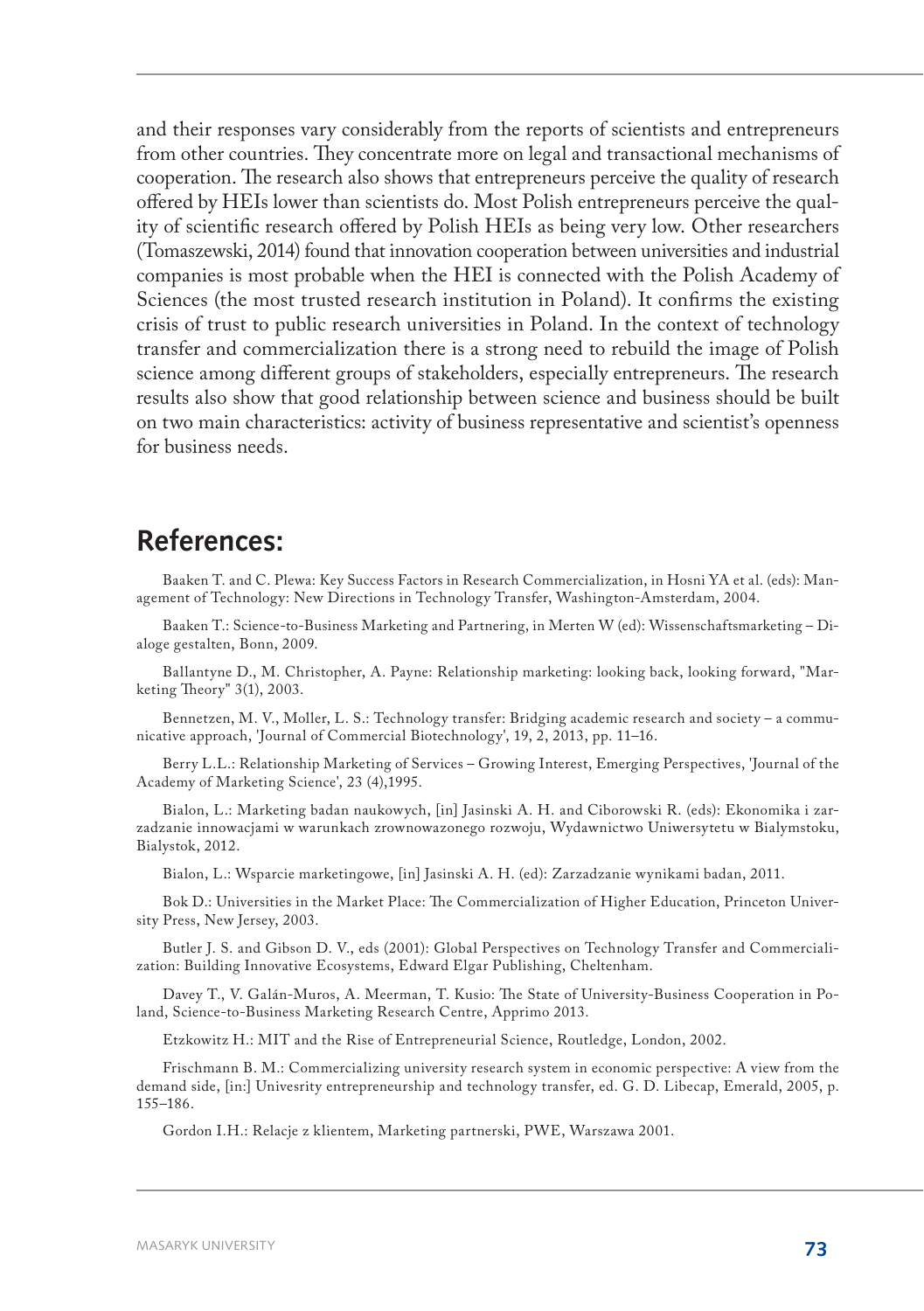Greene P. G. , M. Rice: The experience in the United States: a university perspective, [in:] Global Perspectives on Technology Transfer and Commercialization. Building Innovative Ecosystems, ed. J. Butler, D. V. Gibson, Edward Eldar, Cheltenham 2011, p. 364- 381.

Grönroos, Ch.: From Marketing Mix to Relationship Marketing: Towards a Paradigm Shift in Marketing "Asia-Australian Marketing Journal", 2 (1), 1994, s.9–29, publikowane ponownie w: Management Decision, 35 (4) 1997, s. 322–339.

Grönroos, Ch.: Relationship marketing: strategic and tactical implications, 'Management Decisions', 34(3), 1996.

Grzegorczyk, M.: Budowanie relacji w procesach komercjalizacji innowacji naukowych, Marketing i Rynek (8/2014), Polskie Wydawnictwo Ekonomiczne S.A., pp. 249–252.

Gummesson, E.: Total Relationship Marketing, Rethinking Marketing Management: From 4ps to 30Rs, Butterworth-Heinemann, Oxford, 2002.

Gwarda – Gruszczyńska E.: Modele procesu komercjalizacji nowych technologii w przedsiębiorstwach. Uwarunkowania wyboru – kluczowe obszary decyzyjne, Wydawnictwo Uniwersytetu Łódzkiego, Lodz, 2013.

Hemsley-Brown J.V. , I. Oplatka: Market Orientation in Universities: A comparative study of two national higher education systems, International Journal of Educational Management 2010, Vol. 24, Issue 3, pp. 204–220.

Jasinski A H: Innowacje techniczne a dzialalnosc marketingowa, Wydawnictwo WSPiZ, 1998.

Jasinski A. H.: Science needs good public relations: Experiences from Poland, 'Indian Journal of Science Communication', No 2, pp. 17–22, 2003

Jasinski A. H.: Science Communication with Society: A Marketing Approach, [in] Jasinski A. H. (ed): Innovation in the Polish Economy in Transition: Selected Economic and Managerial Issues, Wydawnictwo Uniwersytetu w Bialymstoku, Bialystok 2010.

Jasinski A.H.: A public science product needs proper marketing: Polish experiences and challenges, Proceedings of the 13th International Science-to-Business Marketing Conference "Cross Organizational Value Creation", Winterthur, 2014, pp. 103–118

Jasiński A.H.: Barriers in Technical Transfer in the Investment Market. Management Faculty, University of Warsaw, Warsaw 2005.

Jolly V K: Commercializing New Technologies, Harvard Business Press, Boston, 1997.

Keller K.L.: Building, Measuring, and Managing Brand Equity, Pearson Education, New Jersey, 2008.

Kondratiuk-Nierodzińska M., Grabowiecki J.: Wstępna analiza w zakresie innowacyjności Województwa Podlaskiego, Raport z zadania 4 projektu, Regionalna Strategia Innowacji Województwa Podlaskiego, Białystok, 2004.

Kozmetsky G., F. Williams, V. Williams: New wealth. Commercialization of science and technology for business and economic development, Praeger, Westpoint, 2004.

Kruk M.: Zarzadzanie i marketing nowego produktu, in Jasinski A H and Ciborowski R (eds): Ekonomika i zarzadzanie innowacjami w warunkach zrownowazonego rozwoju , Wydawnictwo Uniwersytetu w Bialymstoku, Bialystok, 2012.

Kumar V., W.J. Reinartz: Customer Relationship Management. A Databased Approach, John Wiley & Sons, 2006.

Matusiak K. B. , Development of commercial support systems– indicators, policy and institutions. Institute for Sustainable Technologies Press, Radom – Łódź 2006.

Matusiak K.B., Guliński J. (ed.): Rekomendacje zmian w polskim systemie transferu technologii i komercjalizacji wiedzy, PARP, Warszawa 2010.

Matusiak K.B.: Inkubatory Technologiczne [w:] K.B. Matusiak (ed.) Ośrodki innowacji i przedsiębiorczości w Polsce. Raport 2010, Lodz/Warszawa 2010.

Nelson A., Thomas Byers: Organizational modularity and intra-university relationships between entrepreneurship education and technology transfer, Advances in the Study of Entrepreneurship, Innovation & Economic Growth, 2005/8/11, Vol.16, pp.275–311.